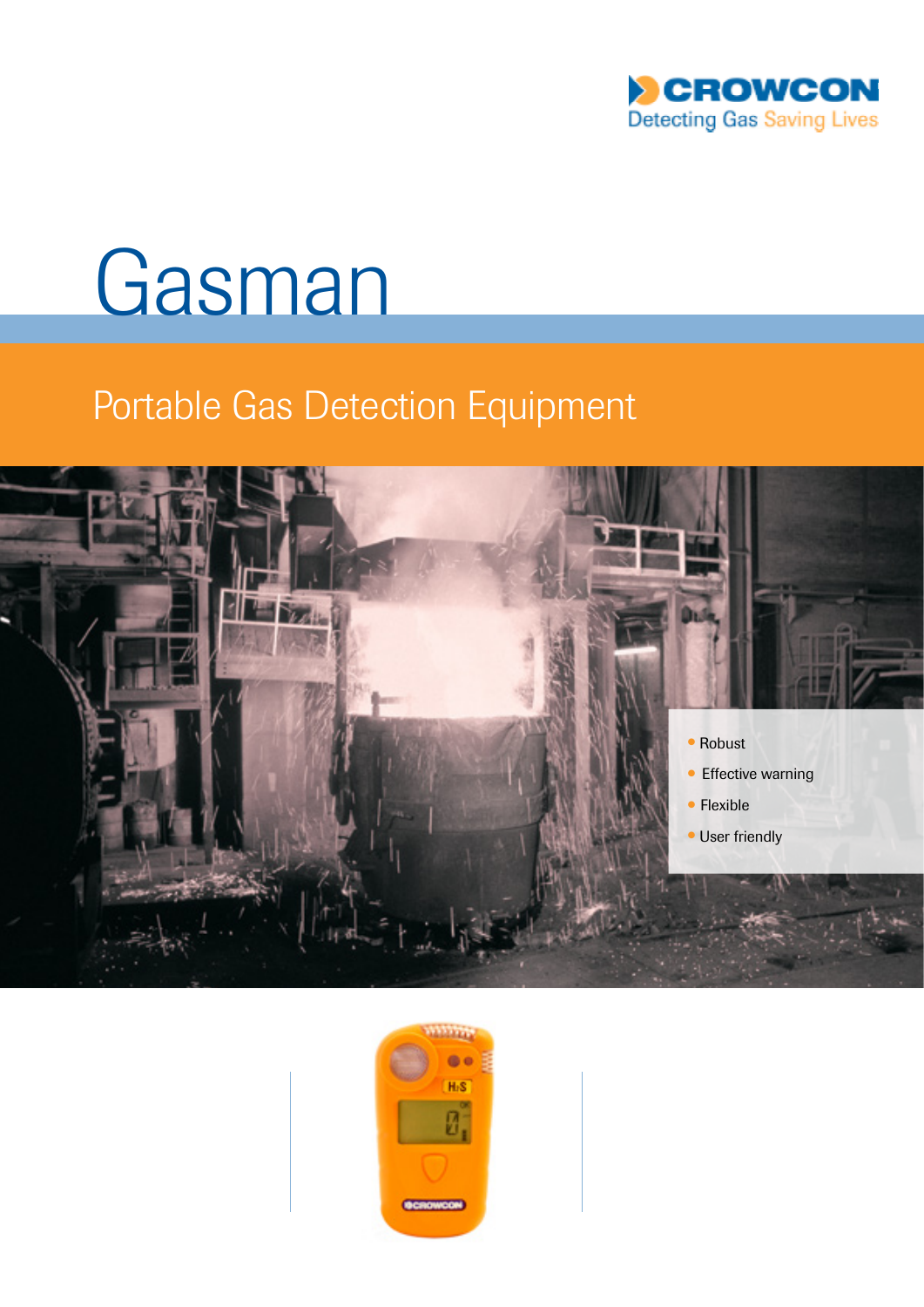# Gasman

## Personal single gas monitor

When lives and property are at risk and you need gas detection equipment that is totally reliable, you need Crowcon. For over 40 years Crowcon has been developing and manufacturing high quality products with a reputation for reliability and technical innovation.

Crowcon provide both single gas and multigas monitors for personal monitoring and portable safety applications providing protection against a wide range of industrial gas hazards.



### Choosing the portable gas detector for your needs

#### Gasman is a range of rugged, compact single gas personal monitors designed for use in the toughest environments.

With rugged impact resistant construction and compliance to IP65, Gasman offers a wide range of gases, including six flammable calibration options. Gasman gives an unbeatable combination of powerful loud and bright alarms. Its stunningly compact and lightweight design makes it ideal for use in industries such as oil and gas, chemical, steel works and waste and water works.

Gasman is small, light and easy to use. Weighing just 130g, it is extremely durable, with high impact resistance and dust/water ingress protection to IP65. When potentially hazardous levels of gas are detected, the Gasman alerts the user with a loud 95 dB alarm, a vivid red/ blue visual warning and also by vibrating.

Gasman features simple, single-button control and has an easy-to-read, backlit LCD display to ensure clear viewing of gas level readings, alarm conditions and battery life. Data and event logging are available as standard, and there is a built-in 30 day advance warning when calibration is due.



#### Robust

| Tough polycarbonate housing      | Protects you in the harshest environments |  |
|----------------------------------|-------------------------------------------|--|
| Water and dust resistant to IP65 |                                           |  |
| Full overmoulding                | High impact resistance                    |  |

#### Effective warning

| 2 levels of instantaneous alarm and TWA alarms for toxic versions |                                                                                                                |  |
|-------------------------------------------------------------------|----------------------------------------------------------------------------------------------------------------|--|
| 95dB audible alarm                                                | Ensures prompt evacuation from hazardous zone                                                                  |  |
| Vivid twin red/blue visual alarm                                  | If ambient noise is high, Gasman still alerts you by vibrating and with the high<br>impact blue/red LED alarms |  |
| Internal vibrating alarm                                          |                                                                                                                |  |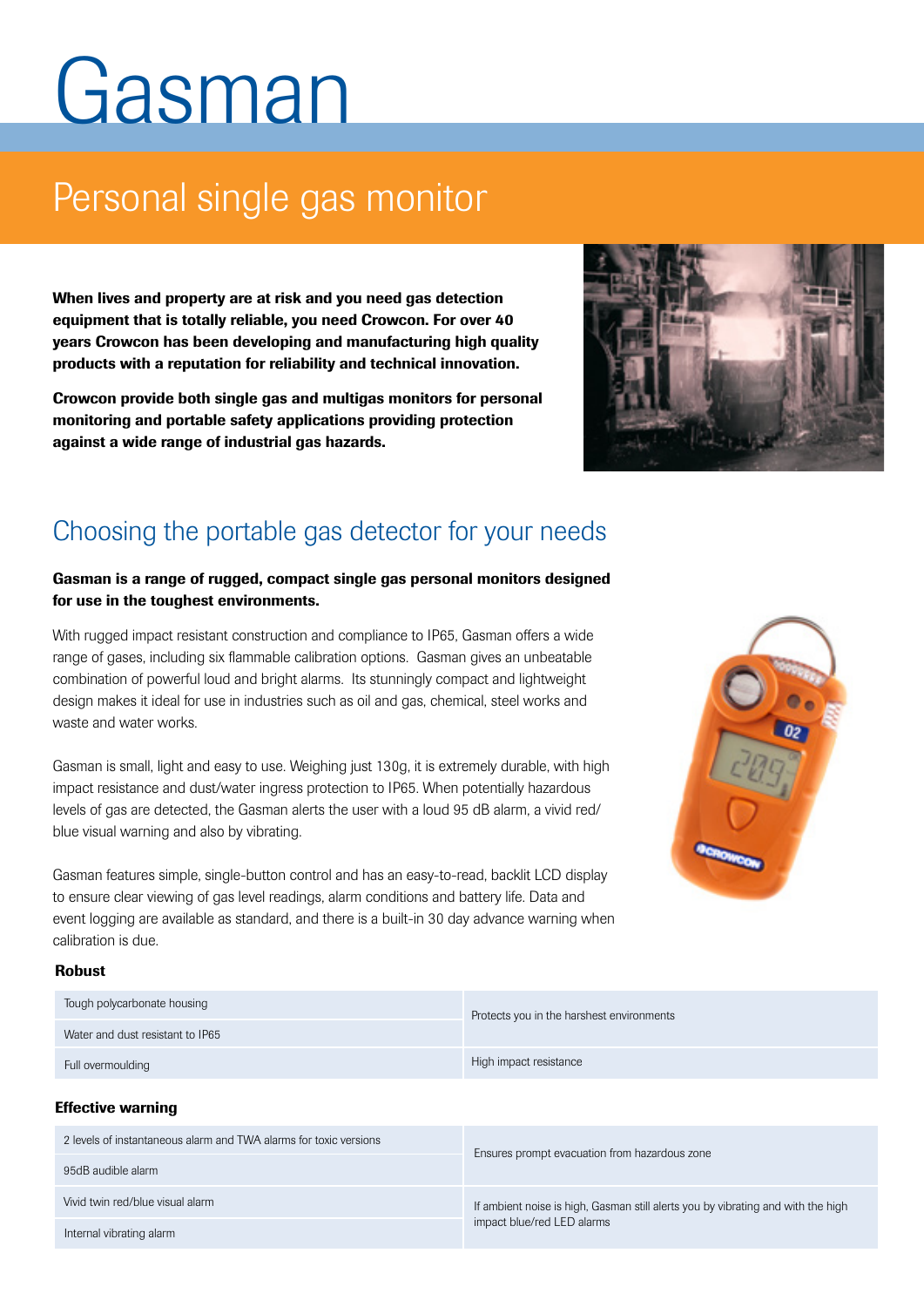#### Flexible

| Versions available for flammable gas, oxygen and toxic gases |                                            |
|--------------------------------------------------------------|--------------------------------------------|
| Rechargeable versions for all gas types                      |                                            |
| Non-rechargeable versions for oxygen and toxic gases         | Gas detector tailored to your requirements |
| Real time TWA and peak display options                       |                                            |
| Fully interchangeable intelligent sensor modules             |                                            |

#### User friendly

| One button operation                                     | Quick and easy to use |
|----------------------------------------------------------|-----------------------|
| Backlit display for gas diagnostics and operating status | Easy to read          |
| Ultra lightweight- just 85g for toxic versions           | Comfortable to wear   |



#### Gas Test Kit

The Gas Test Kit provides a simple and convenient means of carrying out either bump test or a calibration.

#### Gases and Ranges

Required ranges and alarms vary by country and application and these can be configured as required. Each gas channel can have two instantaneous alarm levels set. Toxic units also have Time Weighted Average (TWA) alarms.

Flammable gas calibration is available for methane, propane, butane, pentane, hydrogen and ethylene as standard.

Gasman is also available in a safe area CO<sub>2</sub> version offering 0-5% carbon dioxide measurement.

| Gas                                       | Range       | <b>Standard Alarm (UK)</b> |
|-------------------------------------------|-------------|----------------------------|
| Carbon monoxide (H <sub>2</sub> filtered) | $0-500$ ppm | 30ppm                      |
| Ammonia (NH <sub>2</sub> )                | $0-100$ ppm | 25ppm                      |
| Carbon monoxide (CO)                      | $0-500$ ppm | 30ppm                      |
| Carbon dioxide (CO.)                      | $0 - 5%$    | $0 - 5%$                   |
| Chlorine (CL)                             | $0-20$ ppm  | $0.5$ ppm                  |
| <b>Flammable</b>                          | 0-100% LEL  | 20% I FI                   |
| Fluorine (F.)                             | $0-1$ ppm   | $0.1$ ppm                  |
| Hydrogen (H <sub>2</sub> )                | 0-2000ppm   | N/A                        |
| Hydrogen cyanide (HCN)                    | $0-25$ ppm  | 5ppm                       |

| Gas                                  | Range       | <b>Standard Alarm (UK)</b> |
|--------------------------------------|-------------|----------------------------|
| Hydrogen fluoride (HF)               | $0-10$ ppm  | 1ppm                       |
| Hydrogen sulphide (H <sub>2</sub> S) | $0-100$ ppm | 5ppm                       |
| Nitric oxide (NO)                    | $0-100$ ppm | 25ppm                      |
| Nitrogen dioxide (NO2)               | $0-20$ ppm  | 1ppm                       |
| Oxygen $(0)$                         | $0 - 25%$   | 19/23%                     |
| Ozone $(0, )$                        | $0-1$ ppm   | $0.1$ ppm                  |
| Phosphine (PH.)                      | $0-5$ ppm   | $0.2$ ppm                  |
| Phosgene (CCL)                       | $0-1$ ppm   | $0.1$ ppm                  |
| Sulphur dioxide (SO <sub>2</sub> )   | $0-20$ ppm  | 1ppm                       |

#### Please see the back page for full technical specifications.

#### Typical ranges and alarms: